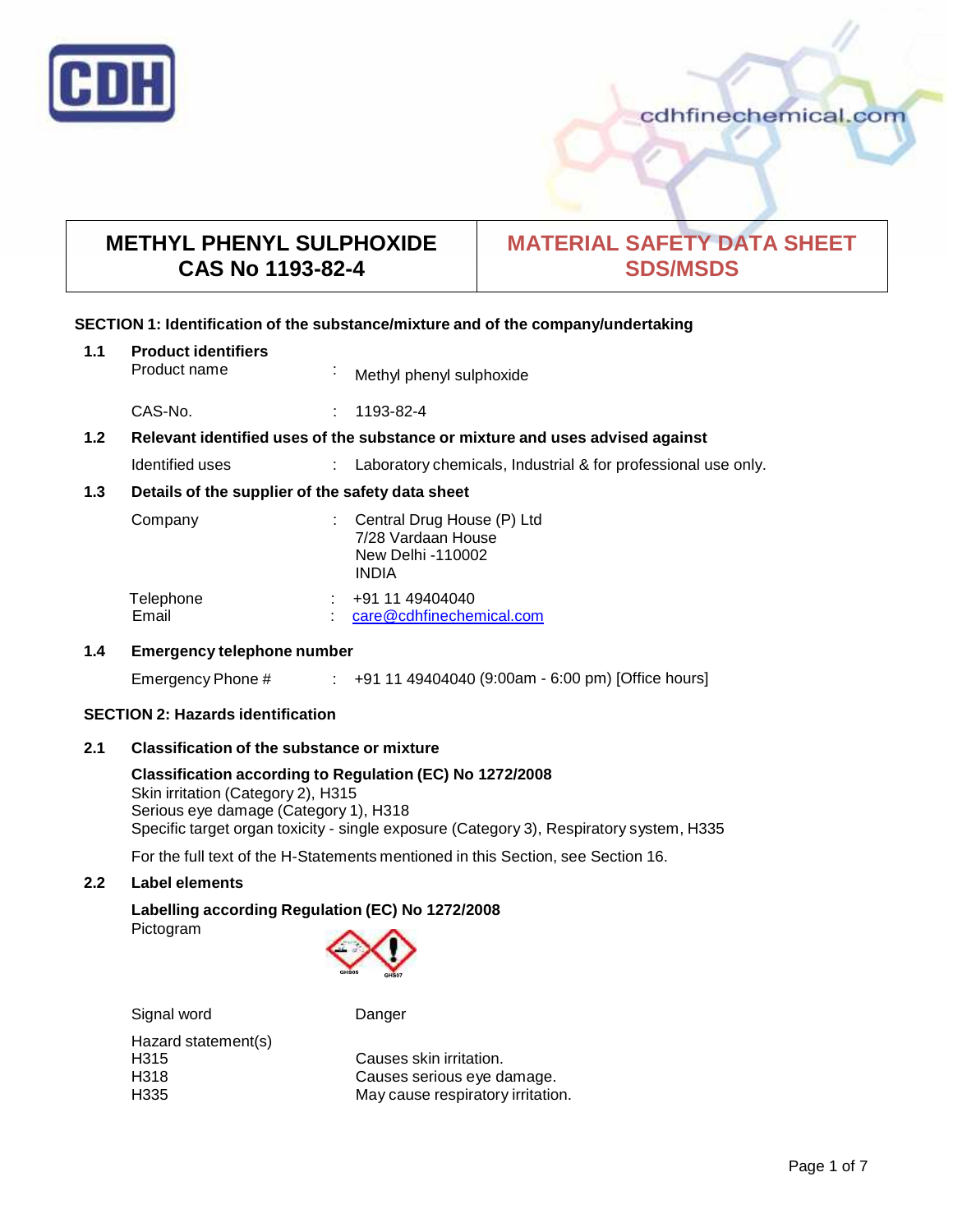| Precautionary statement(s)        |                                                                                                                                     |
|-----------------------------------|-------------------------------------------------------------------------------------------------------------------------------------|
| P <sub>261</sub>                  | Avoid breathing dust.                                                                                                               |
| P <sub>280</sub>                  | Wear protective gloves/ eye protection/face protection.                                                                             |
| $P305 + P351 + P338$              | IF IN EYES: Rinse cautiously with water for several minutes. Remove<br>contact lenses, if present and easy to do. Continue rinsing. |
| Supplemental Hazard<br>Statements | none                                                                                                                                |

#### **2.3 Other hazards**

This substance/mixture contains no components considered to be either persistent, bioaccumulative and toxic (PBT), or very persistent and very bioaccumulative (vPvB) at levels of 0.1% or higher.

#### **SECTION 3: Composition/information on ingredients**

#### **3.1 Substances**

| $\cdot$ CH <sub>3</sub> SOC <sub>6</sub> H <sub>5</sub> |
|---------------------------------------------------------|
| $: 140.20$ g/mol                                        |
| $: 1193 - 82 - 4$                                       |
| $: 214 - 781 - 2$                                       |
|                                                         |

# **Hazardous ingredients according to Regulation (EC) No 1272/2008 Concentration (Methylsulphinyl)benzene**

| nyisuipninyi)benzene |           |                            |              |  |
|----------------------|-----------|----------------------------|--------------|--|
| CAS-No.              | 1193-82-4 | Skin Irrit. 2; Eye Dam. 1; | $\leq$ 100 % |  |
| EC-No.               | 214-781-2 | STOT SE 3; H315, H318,     |              |  |
|                      |           | H <sub>335</sub>           |              |  |

For the full text of the H-Statements mentioned in this Section, see Section 16.

#### **SECTION 4: First aid measures**

#### **4.1 Description of first aid measures**

#### **General advice**

Consult a physician. Show this safety data sheet to the doctor in attendance.

#### **If inhaled**

If breathed in, move person into fresh air. If not breathing, give artificial respiration. Consult a physician.

#### **In case of skin contact**

Wash off with soap and plenty of water. Consult a physician.

## **In case of eye contact**

Rinse thoroughly with plenty of water for at least 15 minutes and consult a physician.

#### **If swallowed**

Never give anything by mouth to an unconscious person. Rinse mouth with water. Consult a physician.

#### **4.2 Most important symptoms and effects, both acute and delayed**

The most important known symptoms and effects are described in the labelling (see section 2.2) and/or in section 11

**4.3 Indication of any immediate medical attention and special treatment needed** No data available

#### **SECTION 5: Firefighting measures**

#### **5.1 Extinguishing media**

#### **Suitable extinguishing media**

Use water spray, alcohol-resistant foam, dry chemical or carbon dioxide.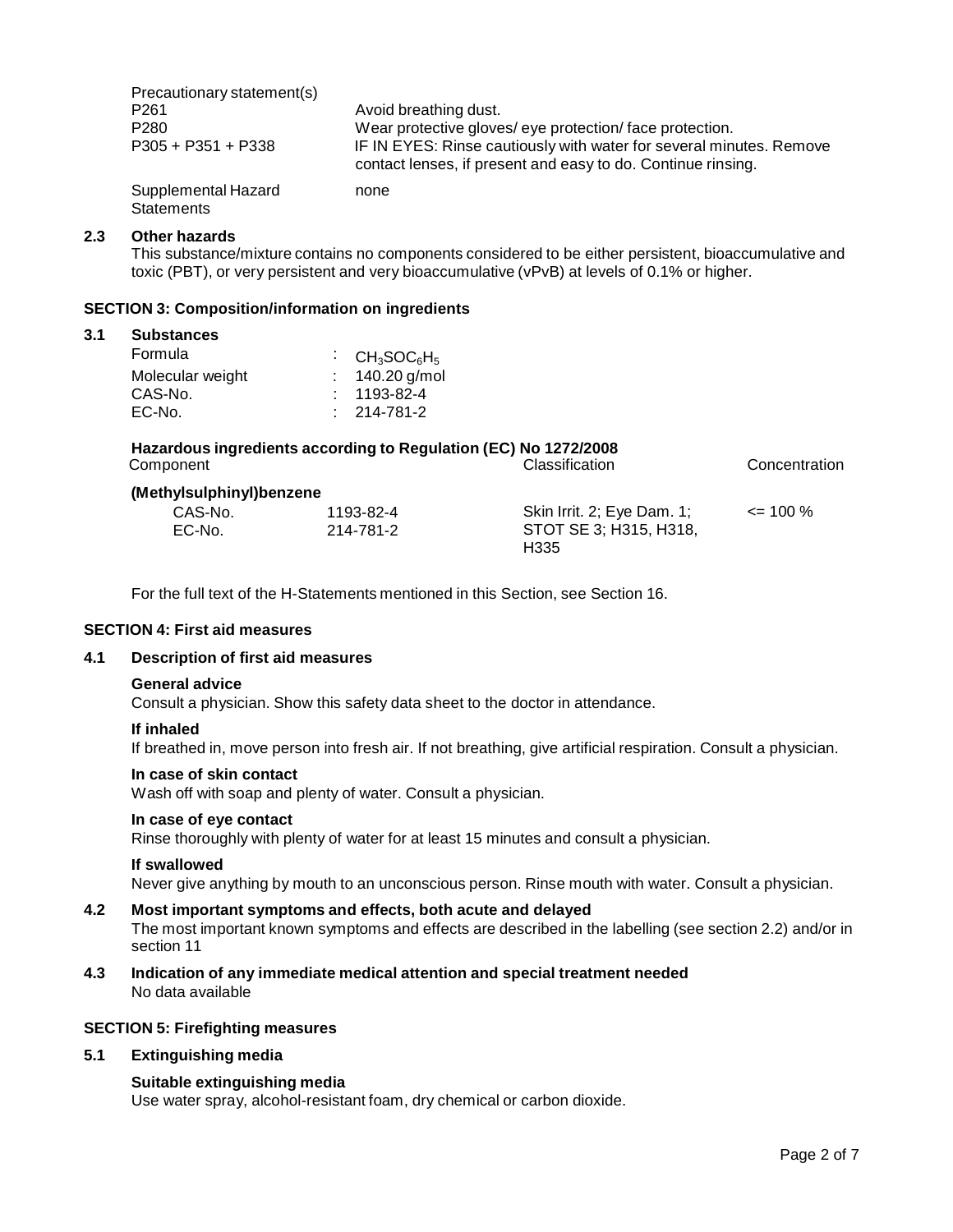- **5.2 Special hazards arising from the substance ormixture** Carbon oxides, Sulphur oxides
- **5.3 Advice for firefighters** Wear self-contained breathing apparatus for firefighting if necessary.
- **5.4 Further information** No data available

### **SECTION 6: Accidental release measures**

- **6.1 Personal precautions, protective equipment and emergency procedures** Use personal protective equipment. Avoid dust formation. Avoid breathing vapours, mist or gas. Ensure adequate ventilation. Evacuate personnel to safe areas. Avoid breathing dust. For personal protection see section 8.
- **6.2 Environmental precautions** Do not let product enter drains.

**6.3 Methods and materials for containment and cleaning up**

- Pick up and arrange disposal without creating dust. Sweep up and shovel. Keep in suitable, closed containers for disposal.
- **6.4 Reference to other sections** For disposal see section 13.

#### **SECTION 7: Handling and storage**

## **7.1 Precautions for safe handling**

Avoid contact with skin and eyes. Avoid formation of dust and aerosols. Provide appropriate exhaust ventilation at places where dust is formed. For precautions see section 2.2.

# **7.2 Conditions for safe storage, including any incompatibilities** Store in cool place. Keep container tightly closed in a dry and well-ventilated place.

Recommended storage temperature 2 - 8 °C

strongly hygroscopic Store under inert gas. Storage class (TRGS 510): Non Combustible Solids

#### **7.3 Specific end use(s)**

Apart from the uses mentioned in section 1.2 no other specific uses are stipulated

## **SECTION 8: Exposure controls/personal protection**

#### **8.1 Control parameters**

## **8.2 Exposure controls**

## **Appropriate engineering controls**

Handle in accordance with good industrial hygiene and safety practice. Wash hands before breaks and at the end of workday.

## **Personal protective equipment**

#### **Eye/face protection**

Face shield and safety glasses Use equipment for eye protection tested and approved under appropriate government standards such as NIOSH (US) or EN 166(EU).

## **Skin protection**

Handle with gloves. Gloves must be inspected prior to use. Use proper glove removal technique (without touching glove's outer surface) to avoid skin contact with this product. Dispose of contaminated gloves after use in accordance with applicable laws and good laboratory practices. Wash and dry hands.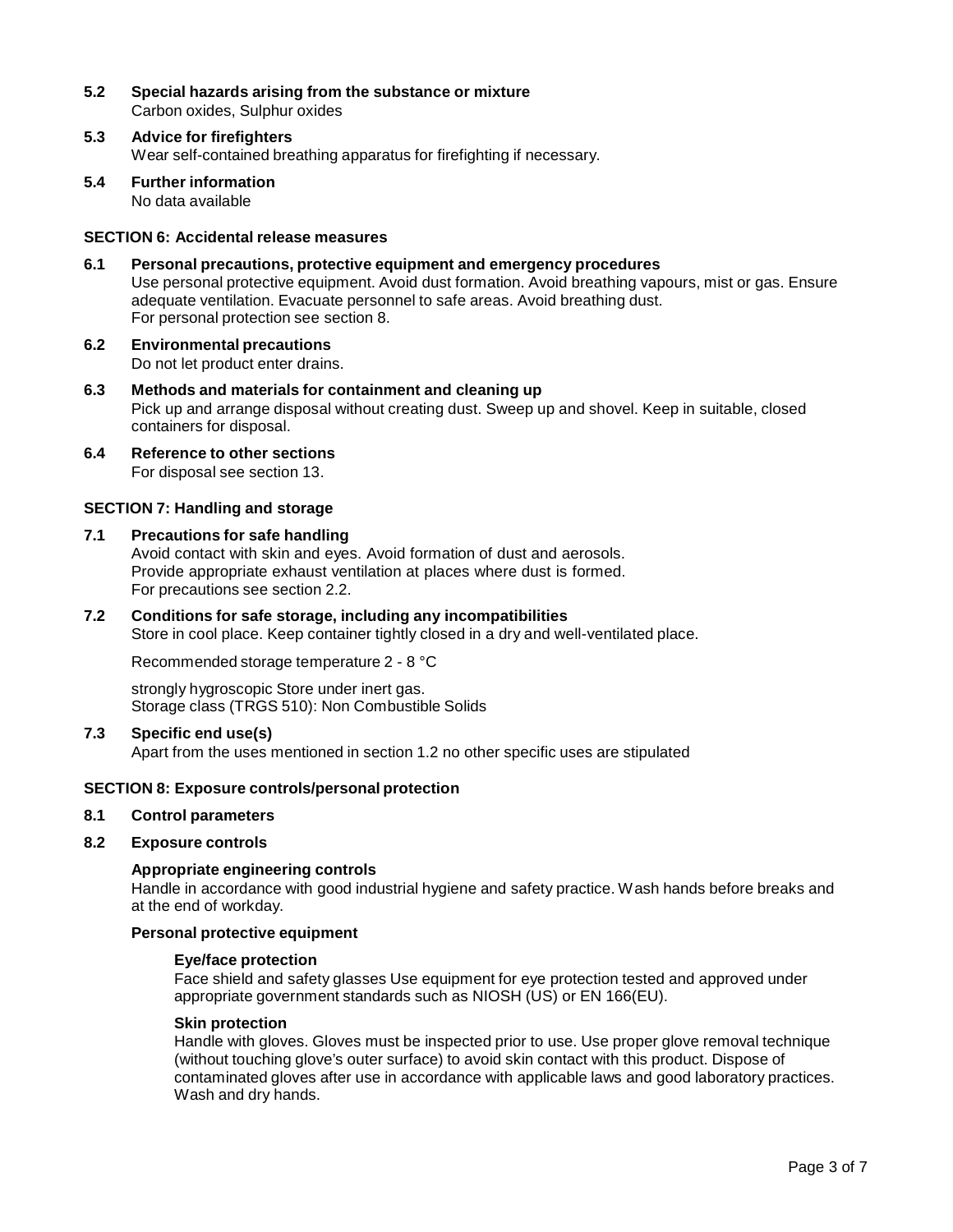## **Body Protection**

Complete suit protecting against chemicals, The type of protective equipment must be selected according to the concentration and amount of the dangerous substance at the specific workplace.

#### **Respiratory protection**

Where risk assessment shows air-purifying respirators are appropriate use (EN 143) respirator cartridges as a backup to engineering controls. If th full-face supplied air respirator. Use respirators and components tested and approved under appropriate government standards such as NIOSH (US) or CEN (EU).

## **Control of environmental exposure**

Do not let product enter drains.

#### **SECTION 9: Physical and chemical properties**

## **9.1 Information on basic physical and chemical properties**

| Appearance                                         | Form: solid<br>Colour: light yellow                 |
|----------------------------------------------------|-----------------------------------------------------|
| Odour                                              | No data available                                   |
| <b>Odour Threshold</b>                             | No data available                                   |
| pH                                                 | No data available                                   |
| Melting point/freezing<br>point                    | Melting point/range: 26 - 29 °C - lit.              |
| Initial boiling point and<br>boiling range         | 139 - 140 °C at 19 hPa - lit.                       |
| Flash point                                        | 86 °C - closed cup                                  |
| Evaporation rate                                   | No data available                                   |
| Flammability (solid, gas)                          | No data available                                   |
| Upper/lower<br>flammability or<br>explosive limits | No data available                                   |
| Vapour pressure                                    | No data available                                   |
| Vapour density                                     | No data available                                   |
| Relative density                                   | No data available                                   |
| Water solubility                                   | No data available                                   |
| Partition coefficient: n-                          | No data available                                   |
| octanol/water<br>Auto-ignition<br>temperature      | No data available<br>No data available              |
| Decomposition<br>temperature                       | No data available                                   |
| Viscosity                                          | No data available                                   |
|                                                    | No data available<br>No data available              |
|                                                    |                                                     |
|                                                    | <b>Explosive properties</b><br>Oxidizing properties |

# **9.2 Other safety information**

No data available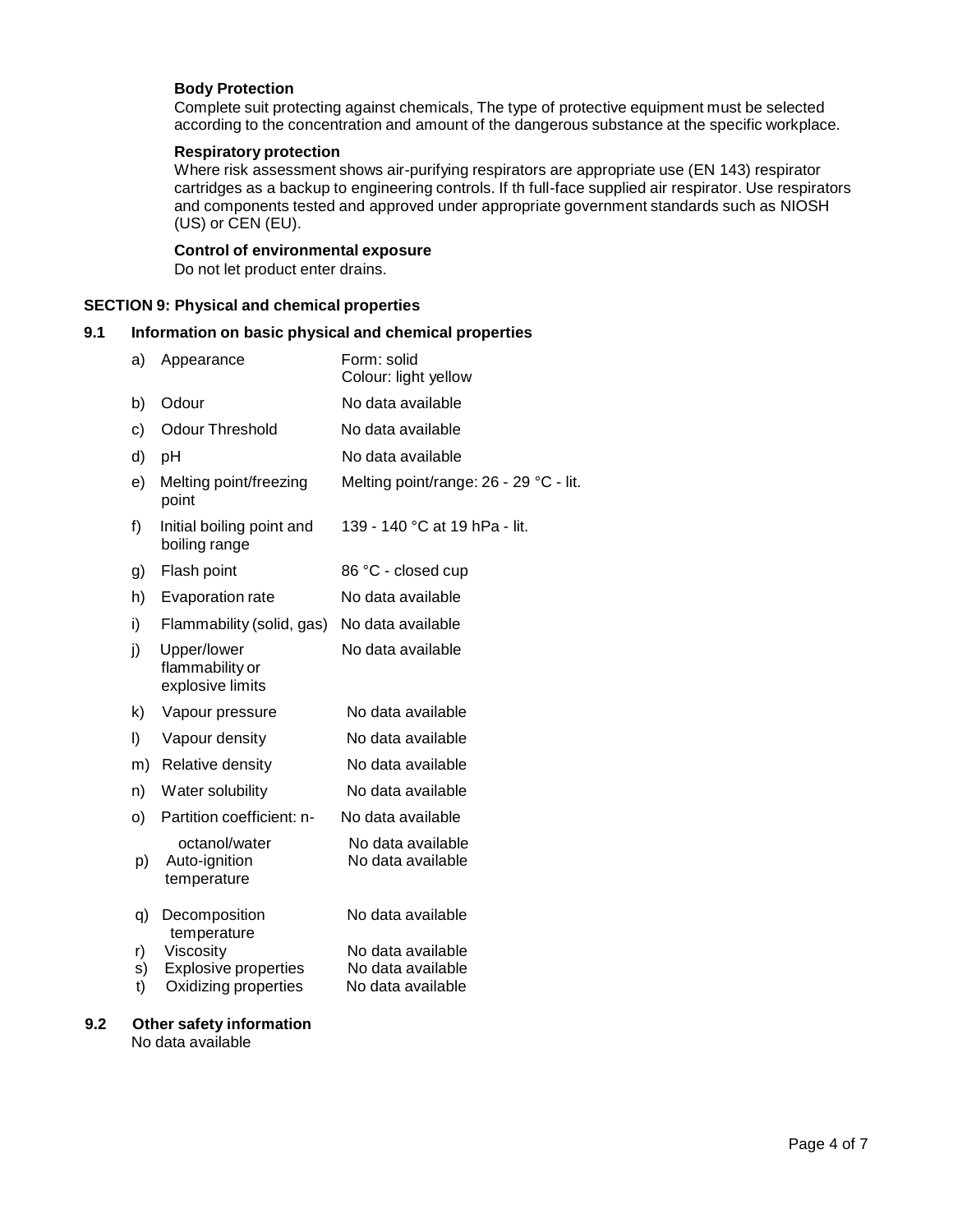## **SECTION 10: Stability and reactivity**

- **10.1 Reactivity** No data available
- **10.2 Chemical stability** Stable under recommended storage conditions.
- **10.3 Possibility of hazardous reactions** No data available
- **10.4 Conditions to avoid** Avoid moisture.
- **10.5 Incompatible materials** Strong oxidizing agents
- **10.6 Hazardous decomposition products** Hazardous decomposition products formed under fire conditions. - Carbon oxides, Sulphur oxides Other decomposition products - No data available In the event of fire: see section 5

## **SECTION 11: Toxicological information**

## **11.1 Information on toxicological effects**

#### **Acute toxicity**

No data available(Methylsulphinyl)benzene

**Skin corrosion/irritation** No data available((Methylsulphinyl)benzene)

**Serious eye damage/eye irritation** No data available((Methylsulphinyl)benzene)

**Respiratory orskin sensitisation** No data available((Methylsulphinyl)benzene)

#### **Germ cell mutagenicity**

No data available((Methylsulphinyl)benzene)

#### **Carcinogenicity**

IARC: No component of this product present at levels greater than or equal to 0.1% is identified as probable, possible or confirmed human carcinogen by IARC.

#### **Reproductive toxicity**

No data available((Methylsulphinyl)benzene)

# **Specific target organ toxicity - single exposure**

Inhalation - May cause respiratory irritation.((Methylsulphinyl)benzene)

## **Specific target organ toxicity - repeated exposure**

No data available

## **Aspiration hazard**

No data available((Methylsulphinyl)benzene)

## **Additional Information**

RTECS: Not available

To the best of our knowledge, the chemical, physical, and toxicological properties have not been thoroughly investigated.((Methylsulphinyl)benzene)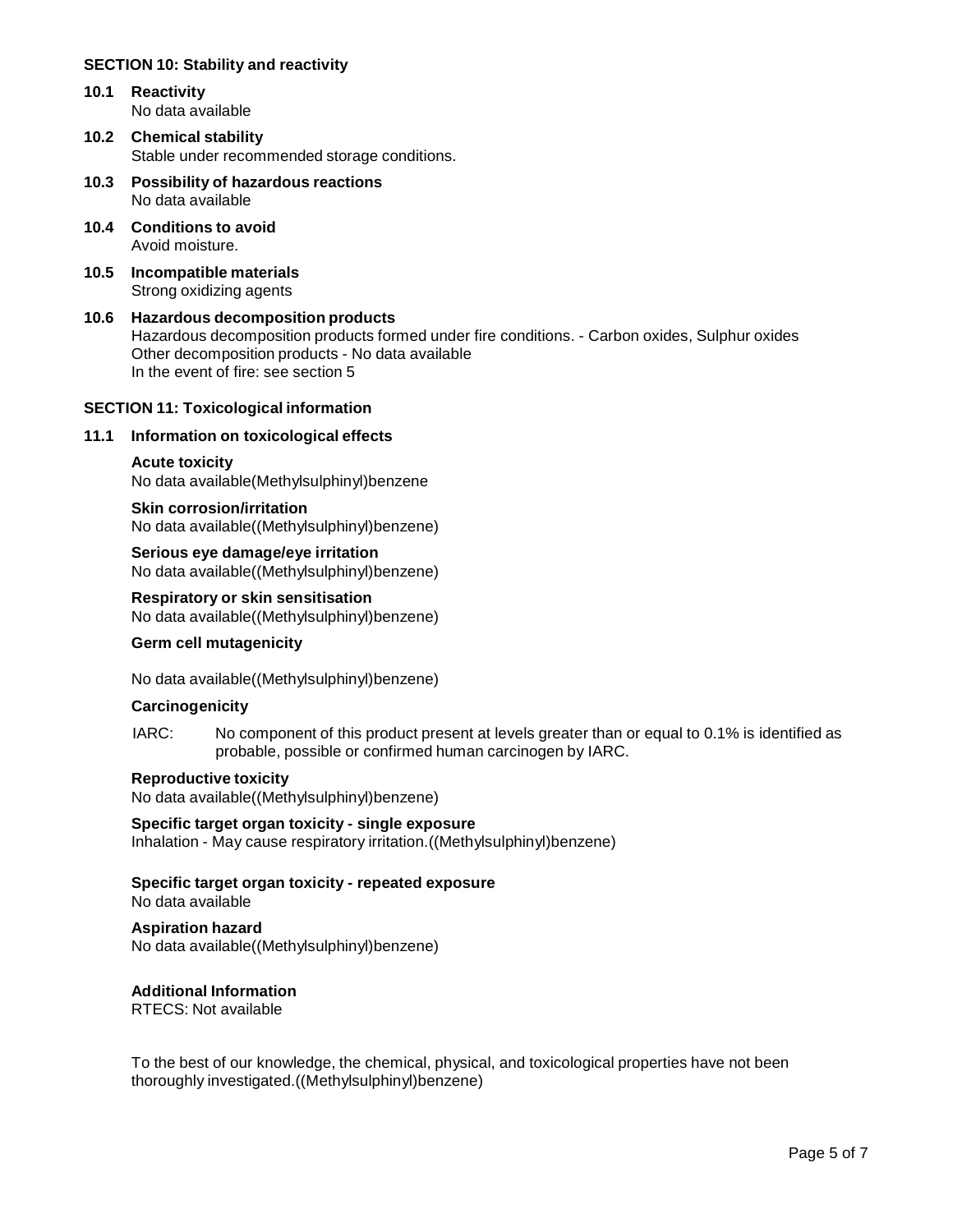## **SECTION 12: Ecological information**

- **12.1 Toxicity** No data available
- **12.2 Persistence and degradability** No data available
- **12.3 Bioaccumulative potential** No data available
- **12.4 Mobility in soil** No data available((Methylsulphinyl)benzene)
- **12.5 Results of PBT and vPvB assessment** This substance/mixture contains no components considered to be either persistent, bioaccumulative and toxic (PBT), or very persistent and very bioaccumulative (vPvB) at levels of 0.1% or higher.

## **12.6 Other adverse effects**

No data available

## **SECTION 13: Disposal considerations**

## **13.1 Waste treatment methods**

#### **Product**

Offer surplus and non-recyclable solutions to a licensed disposal company. Dissolve or mix the material with a combustible solvent and burn in a chem scrubber.

## **Contaminated packaging**

Dispose of as unused product.

## **SECTION 14: Transport information**

| 14.1 | UN number<br>ADR/RID: -                |                                                                                                       | $IMDG: -$                 | IATA: -  |
|------|----------------------------------------|-------------------------------------------------------------------------------------------------------|---------------------------|----------|
| 14.2 | IMDG:<br>IATA:                         | UN proper shipping name<br>ADR/RID: Not dangerous goods<br>Not dangerous goods<br>Not dangerous goods |                           |          |
| 14.3 | $ADR/RID: -$                           | Transport hazard class(es)                                                                            | $IMDG: -$                 | IATA: -  |
| 14.4 | <b>Packaging group</b><br>$ADR/RID: -$ |                                                                                                       | $IMDG: -$                 | IATA: -  |
|      | ADR/RID: no                            | 14.5 Environmental hazards                                                                            | IMDG Marine pollutant: no | IATA: no |

**14.6 Special precautions for user** No data available

## **SECTION 15: Regulatory information**

**15.1 Safety, health and environmental regulations/legislation specific for the substance ormixture** This safety datasheet complies with the requirements of Regulation (EC) No. 1907/2006.

# **15.2 Chemical safety assessment**

For this product a chemical safety assessment was not carried out